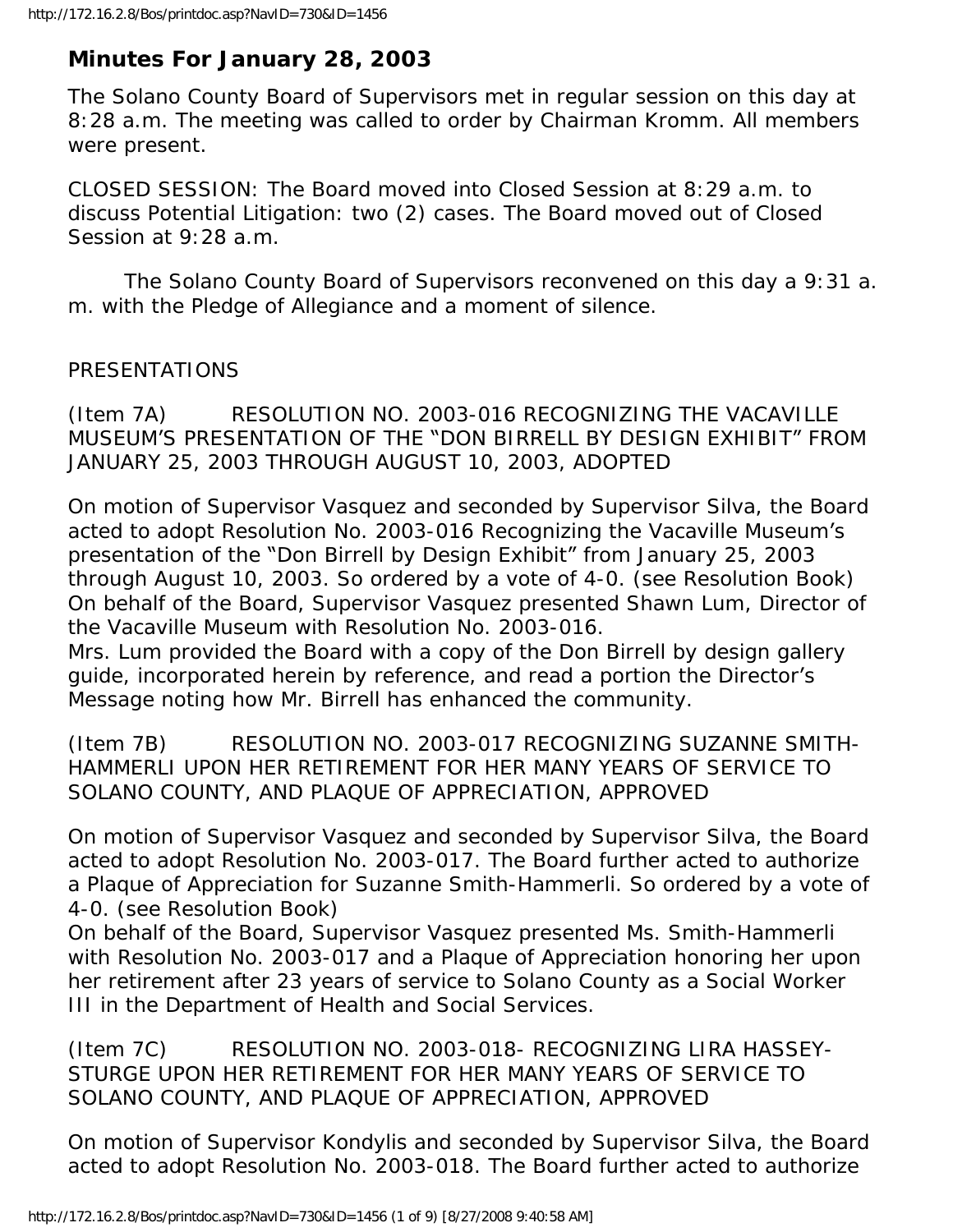a Plaque of Appreciation for Lisa Hassey-Sturge. So ordered by a vote of 4-0. (see Resolution Book)

On behalf of the Board, Supervisor Kondylis presented Ms. Hassey-Sturge with Resolution No. 2003-018 and a Plaque of Appreciation honoring her upon her retirement after 24 years of service to Solano County as a Social Worker III in the Department of Health and Social Services.

(Item 7D) RESOLUTION NO. 2003-019 RECOGNIZING MICHAEL E. HARRIS UPON HIS RETIREMENT FOR HIS MANY YEARS OF SERVICE TO SOLANO COUNTY, AND PLAQUE OF APPRECIATION, APPROVED

On motion of Supervisor Silva and seconded by Supervisor Vasquez, the Board acted to adopt Resolution No. 2003-019. The Board further acted to authorize a Plaque of Appreciation for Michael E. Harris. So ordered by a vote of 4-0. (see Resolution Book)

On behalf of the Board, Supervisor Silva presented Mr. Harris with Resolution No. 2003-019 and a Plaque of Appreciation honoring him upon his retirement after 25 years of service to Solano County as a Senior Dispatcher in the Sheriff's Department.

APPROVAL OF AGENDA

On motion of Supervisor Silva and seconded by Supervisor Kondylis, the Board acted to approve the submitted Agenda, incorporated herein by reference, with the following modifications:

(Item 14A) Approval of an agreement with David Turch and Associates to provide Federal Legislative/Executive Branch advisory, counsel and advocacy services for Solano County for the period February 1, 2003 through September 30, 2004 in the amount of \$6,000 per month and \$72,000 on an annualized basis, removed from the Consent Calendar.

(Item 14C) Second reading for adoption of an ordinance adding Article VI and Sections 2-300 to 2-306 to Chapter 2 of the Solano County Code, relating to the disclosure of confidential consumer information by financial institutions, removed from the Consent Calendar.

(Item 15A) Approval of an agreement with the U.S. House of Representatives authorizing Congressman George Miller to rent 150 square feet of office space that the County leases at 1410 Georgia Street, Vallejo, from February 1, 2003 through January 31, 2004 at total rent cost of \$1,524, removed from the agenda.

So ordered by a vote of 4-0.

### CONSENT CALENDAR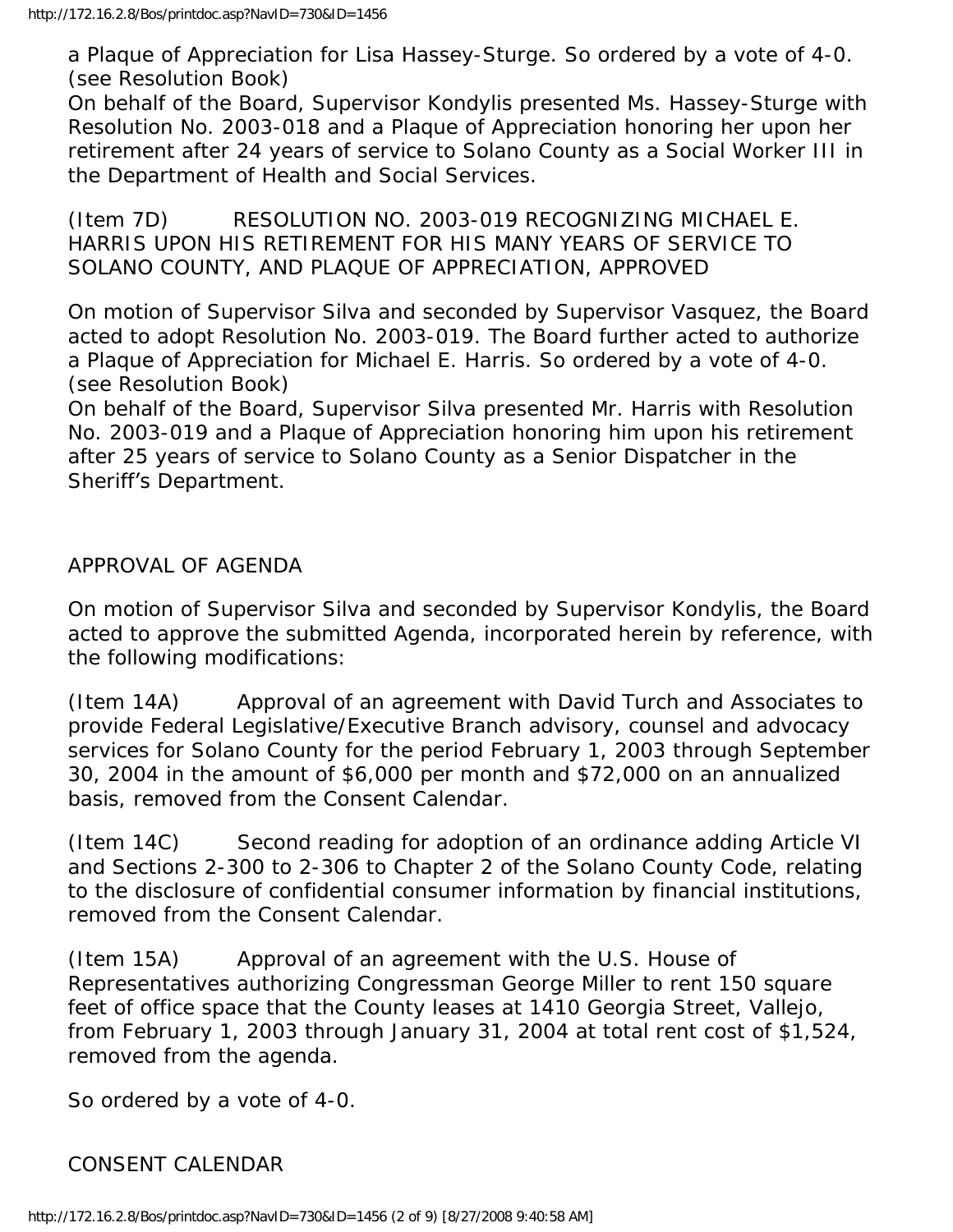On motion of Supervisor Vasquez and seconded by Supervisor Kondylis, the Board acted to approve the following Consent Calendar items by a vote of 4-0.

(Item 13) MINUTES OF THE BOARD OF SUPERVISORS MEETING OF JANUARY 7, 2003; RURAL NORTH VACAVILLE WATER DISTRICT JANUARY 7, 2003; SOLANO COUNTY FACILITIES CORPORATION JANUARY 7, 2003; SOLANO COUNTY BUILDING CORPORATION JANUARY 7, 2003, as outlined in the Agenda Submittal from the Clerk of the Board dated January 28, 2003, incorporated herein by reference, approved.

(Item 14B) RESOLUTION NO. 2003-020 APPROVING THE APPLICATION AND AUTHORIZING THE EXECUTION OF A GRANT CONTRACT WITH THE CALIFORNIA ARTS COUNCIL, adopted. (see Resolution Book)

(Item 15B) LEASE NEGOTIATIONS WITH STATE DEPARTMENT OF TRANSPORTATION RE RADIO TOWER SPACE, as outlined in the Agenda Submittal from General Services dated January 28, 2003, incorporated herein by reference, approved and County Administrator authorized to sign said contract on behalf of Solano County.

(Item 16) TREASURER'S QUARTERLY REPORT, as outlined in the Agenda Submittal from Treasurer/Tax Collector/County Clerk dated January 28, 2003 incorporated herein by reference, approved.

(Item 17) RESOLUTION NO. 2003-021 AMENDING THE LIST OF NUMBERS AND CLASSIFICATIONS OF POSITIONS (ASSESSOR/RECORDER), adopted. (see Resolution Book)

(Item 18) AGREEMENT WITH YOUTH AND FAMILY SERVICES, INC. RE SUBSTANCE ABUSE DRUG MEDI-CAL DAY TREATMENT SERVICES, as outlined in the Agenda Submittal from Health and Social Services dated January 28, 2003, incorporated herein by reference, approved and Chairman authorized to sign said contract on behalf of Solano County.

(Item 19A) RESOLUTION NO. 2003-022 AMENDING THE LIST OF NUMBERS AND CLASSIFICATIONS OF POSITIONS (LIMITED TERM DEPUTY DISTRICT ATTORNEY), adopted. (see Resolution Book)

(Item 19B) RESOLUTION NO. 2003 023 AMENDING THE LIST OF NUMBERS AND CLASSIFICATIONS OF POSITIONS (LIMITED TERM INVESTIGATIVE ASSISTANT FOR NORTH BAY COMPUTER CRIMES TASK FORCE), adopted. (see Resolution Book)

APPROPRIATION TRANSFER OF UNANTICIPATED REVENUE IN THE AMOUNT OF \$28,844 FROM THE OFFICE OF CRIMINAL JUSTICE PLANNING FUND, as outlined in the Agenda Submittal from District Attorney dated January 28, 2002, incorporated herein by reference, approved.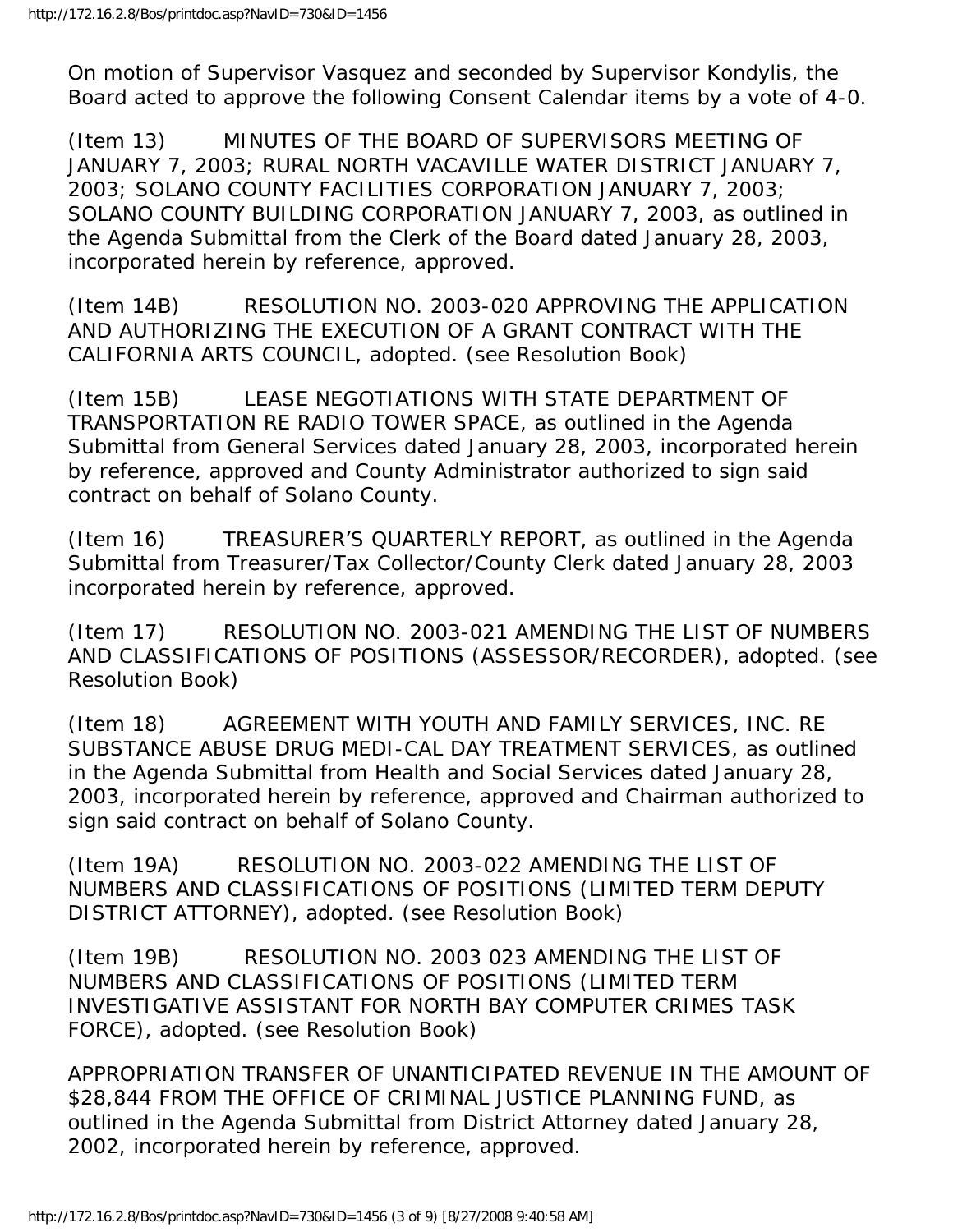(Item 19C) RESOLUTION NO. 2003-024 AMENDING THE LIST OF NUMBERS AND CLASSIFICATIONS OF POSITIONS (LIMITED TERM ATTORNEY I-IV RE AUTOMOBILE INSURANCE FRAUD PROGRAM) adopted. (see Resolution Book)

APPROPRIATION TRANSFER OF UNANTICIPATED REVENUE IN THE AMOUNT OF \$59,650 FROM THE STATE DEPARTMENT OF INSURANCE, as outlined in the Agenda Submittal from District Attorney dated January 28, 2002, incorporated herein by reference, approved.

(Item 20) CONTRACT AMENDMENT WITH NATIONAL MEDICAL REGISTRY, INC. RE PHYSICIAN AND PSYCHIATRIST SERVICES TO INMATES, as outlined in the Agenda Submittal from Sheriff/Coroner dated January 28, 2003, incorporated herein by reference, approved and Chairman authorized to sign said contract on behalf of Solano County.

(Item 21A) RESOLUTION NO. 2003-025 RESCINDING TRAFFIC ORDER NUMBER 211 AND APPROVING TRAFFIC ORDER NUMBER 382 ESTABLISHING A 30 MPH SPEED LIMIT ON ELIZABETH ROAD (VACAVILLE AREA), adopted. (see Resolution Book)

(Item 21B) RESOLUTION NO. 2003-026 RESCINDING THE PORTION OF TRAFFIC ORDER NUMBER 107 ESTABLISHING A STOP SIGN ON NORTHBOUND MERIDIAN ROAD AT THE INTERSECTION WITH MCCRORY ROAD, adopted. (see Resolution Book)

(Item 22) RESOLUTION NO. 2003-027 MAKING THE FINDINGS DESCRIBED IN SECTION 51292 OF THE CALIFORNIA GOVERNMENT CODE (WILLIAMSON ACT) IN CONNECTION WITH SOLANO COUNTY'S ACQUISITION OF A PROTION OF THE WILCOX RANCH, adopted. (see Resolution Book)

SPECIAL DISTRICTS GOVERNED BY THE BOARD OF SUPERVISORS:

(Item 23) IN-HOME SUPPORTIVE SERVICES PUBLIC AUTHORITY

 Minutes regarding this matter are contained in the In-Home Supportive Services Public Authority Minutes Book.

**ORDERS** 

(Item 14A) AGREEMENT WITH DAVID TURCH AND ASSOCIATES RE FEDERAL ADVOCACY SERVICES, APPROVED

The Board was provided with an Agenda Submittal from the County Administrative Office dated January 28, 2003, incorporated herein by reference, regarding Federal advocacy services.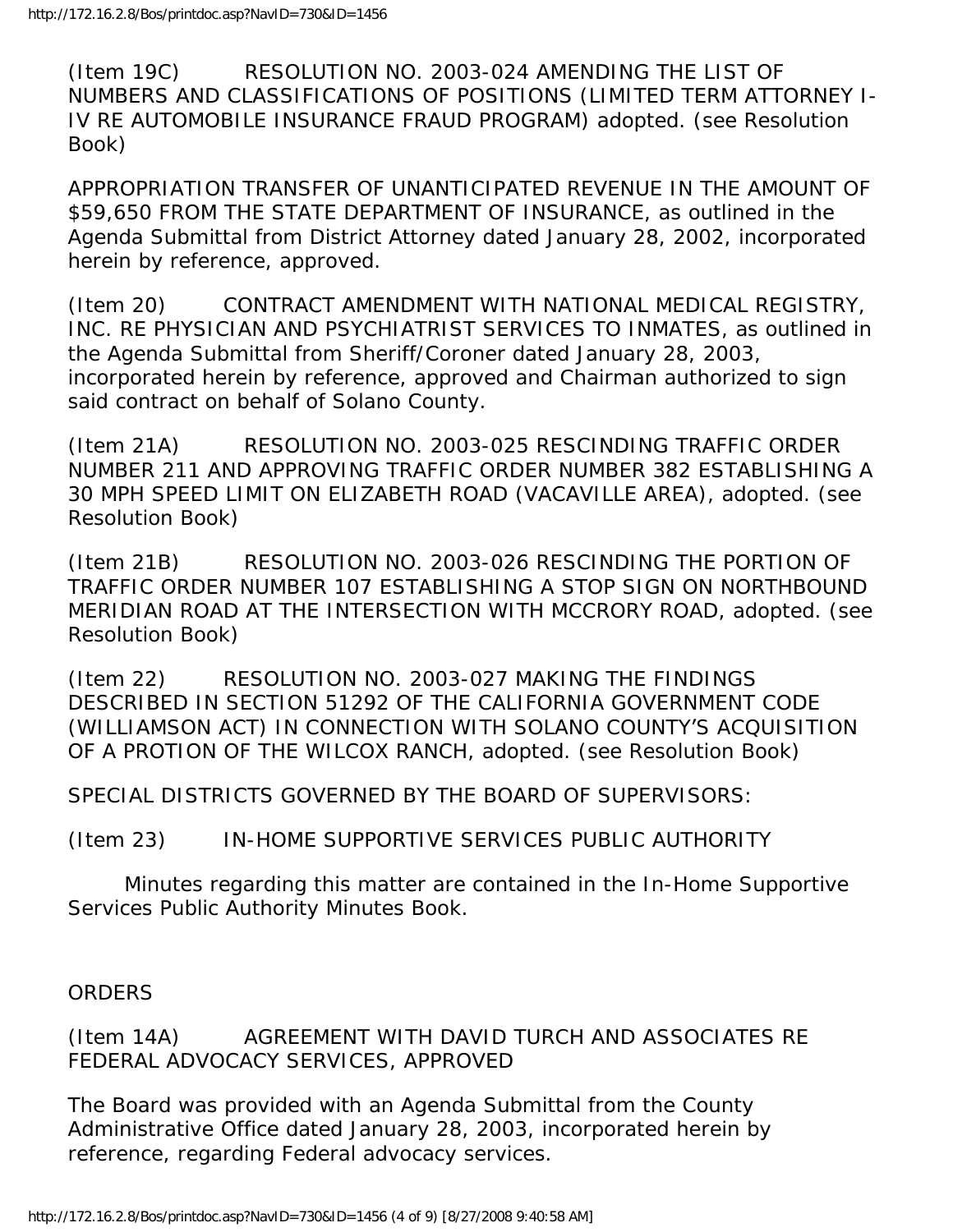Supervisor Kondylis expressed concern with budget cuts that the State will be making, and feels the money should be spent on current programs.

 On motion of Supervisor Silva and seconded by Supervisor Vasquez, the Board acted to approve the agreement with David Turch and Associates for advocacy services. So ordered by a vote of 3-1, Supervisor Kondylis voted no.

(Item 14C) ORDINANCE NO. 1626 ADDING ARTICLE VI AND SECTIONS 2- 300 TO 2-306 TO CHAPTER 2 OF THE SOLANO COUNTY CODE, REGULATING THE DISCLOSURE OF CONFIDENTIAL CONSUMER INFORMATION BY FINANCIAL INSTITUTIONS, ADOPTED

The Board was provided with an Agenda Submittal from the County Administrative Office dated January 28, 2003, incorporated herein by reference, relating to the disclosure of confidential consumer information by financial institutions.

Chairman Kromm noted the letter included in the Agenda Submittal Leland Chan requesting the effective date of the ordinance is no earlier than January 1, 2004. A short discussion followed resulting in agreement for the operative date to be January 1, 2004.

On motion of Supervisor Kondylis and seconded by Supervisor Silva, the Board acted to adopt Ordinance No. 1626 adding Article VI and Sections 2-300 to 2- 306 to Chapter 2 of the Solano County Code, Regulating the Disclosure of Confidential Consumer Information by Financial Institutions. So ordered by a vote of 4-0. (see Ordinance Book)

(Item 25A) STATUS REPORT ON THE GOVERNOR'S PROPOSED 2003-04 STATE BUDGET RECEIVED

RESOLUTION NO. 2003-028 URGING THE CALIFORNIA LEGISLATURE TO REJECT THE GOVERNOR'S PROPOSED SHIFT OF LOCAL VEHICLE LICENSE FEE (VLF) REVENUES AND TO HONOR THE 1998 COMMITMENT TO RESTORE THE VLF, ADOPTED

 Paul Yoder, Legislative Analyst, Shaw & Yoder, reviewed the information contained in the Agenda Submittal from the County Administrator's Office dated January 28, 2003, incorporated herein by reference, regarding a status report on the 2003-2004 State Budget and the changes proposed by Governor Davis. Mr. Yoder discussed the work being done by the Governor, the Senate, and the Assembly to address the deficit of approximately \$26 billion, and the possible use of the VLF to help balance the budget. Mr. Yoder feels the VLF will not be eliminated this year, the Legislature may not act until May when the actual deficit number will be available, and cautioned that the State budget for 2004-2005 may not be approved until November or December 2004. Mr. Yoder further discussed the proposal for Realignment II noting the reason the State is in the budget deficit situation is due to the volatility of the personal income tax in California that swung in the amount of \$25 billion in about eighteen months, and noted other budget actions that could effect funding for Solano County.

Supervisor Kondylis suggested the addition of wording to reflect AB 4X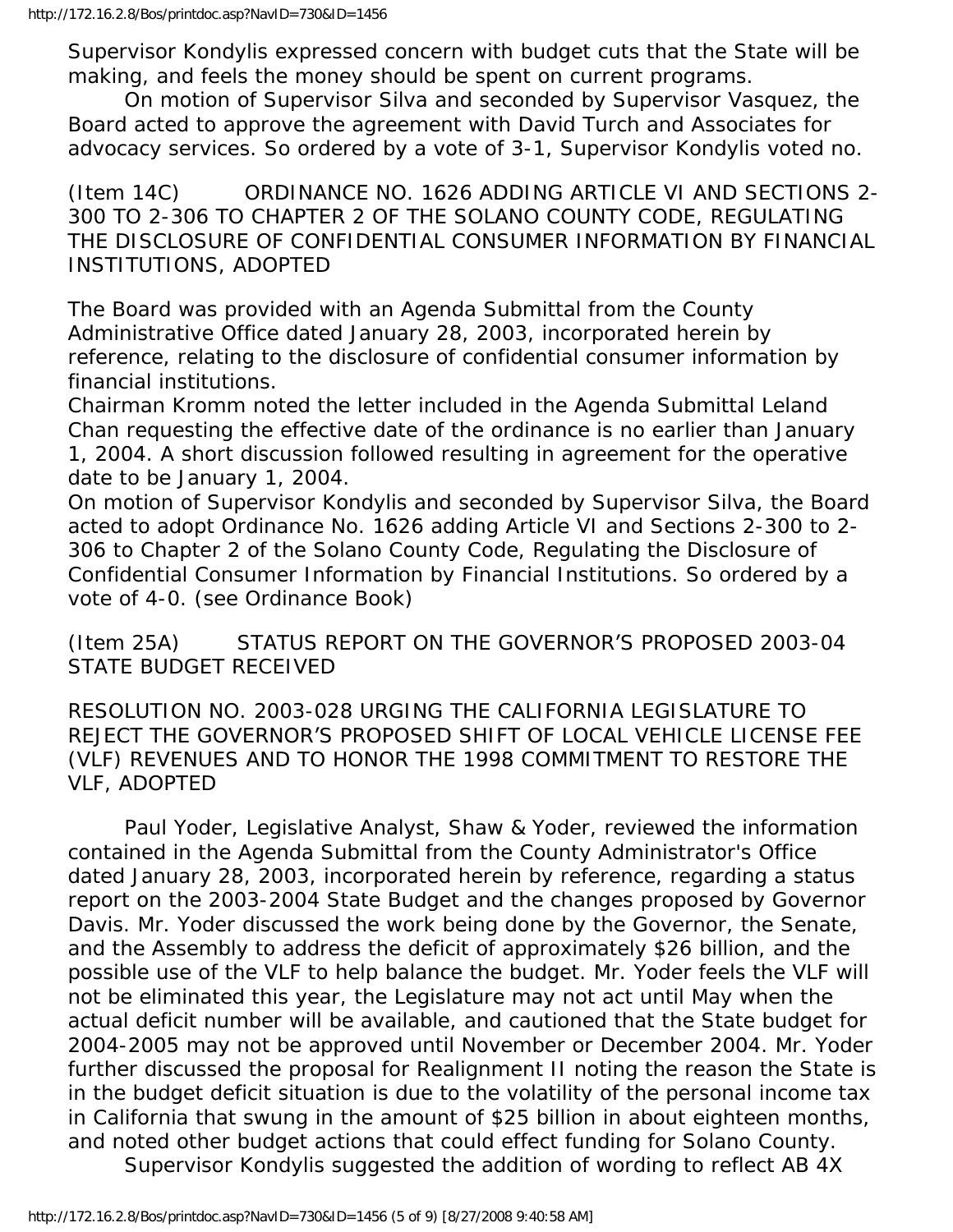(Wesson) to the resolution, voiced concern with the VLF being held hostage, if VLF is not taken the money will come from somewhere else, and questioned if there are any discussion on a more logical way to raise revenues for the State. Mr. Yoder discussed the massive deficit problem, noted there are discussions going on about restructuring, the possibility of ballot measures going to the voters to raise taxes and the effects that may have on the legislators, and the importance of the counties that provide services to the constituents. Supervisor Silva explained what an increase in the VLF would mean to the public, but noted the need for the public to fully understand that the State, through the VLF, is taking away County money and the only way to get it back is to encourage the Legislature to act. Supervisor Silva expressed frustration with the Legislators, and the importance of representation in Washington D.C. to bring Federal money back to support County programs.

Chairman Kromm feels the VLF is reasonable, that the State should have set aside funds when there was the spike in Capitol Gains Tax and Stock Option Tax, and suggested the addition of "Now, Therefore, be it Resolved, that the Solano County Board of Supervisors endorses AB 4X" to the resolution. On motion of Supervisor Kondylis and seconded by Supervisor Vasquez, the Board acted to adopt Resolution No. 2003-028 Urging the California Legislature to Reject the Governor's Proposed Shift of Local Vehicle License Fee Revenues and to Honor the 1998 Commitment to Restore the VLF and to included the amended language. So ordered by a vote of 4-0.

## (Item 25B) 2002 SOLANO COUNTY ANNUAL REPORT RECEIVED

The Board was provided with an Agenda Submittal from the County Administrator's Office dated January 28, 2003, incorporated herein by reference, regarding the 2002 Solano County Annual Report.

County Administrator Michael D. Johnson briefly highlighted the key points in the annual report.

Chairman Kromm commended staff on the brochure, and Mr. Johnson noted the use of the graphics design firm of Brandon and Associates and the in-house coordinator Britt Ferguson.

(Item 26) RESOLUTION NO. 2003-029 DESIGNATING THE SOLANO COUNTY ASSESSOR/RECORDER AS THE AUTHORIZED REPRESENTATIVE FOR THE WILLIAMSON ACT OPEN SPACE SUBVENTION PROGRAM, ADOPTED

County Counsel Dennis Bunting reviewed the information contained in the Agenda Submittal from his office dated January 28, 2003, incorporated herein by reference, regarding designating of the Assessor/Recorder as Solano County's representative for the Williamson Act Open Space Subvention Program and suggested language changes for future Williamson Act contracts declaring the contract null and void in the event the State eliminates Subventions funding. Mr. Bunting noted the nullification clause could be optional, and provided a copy of a Land Conservation Contract from Kings County that includes clauses for this.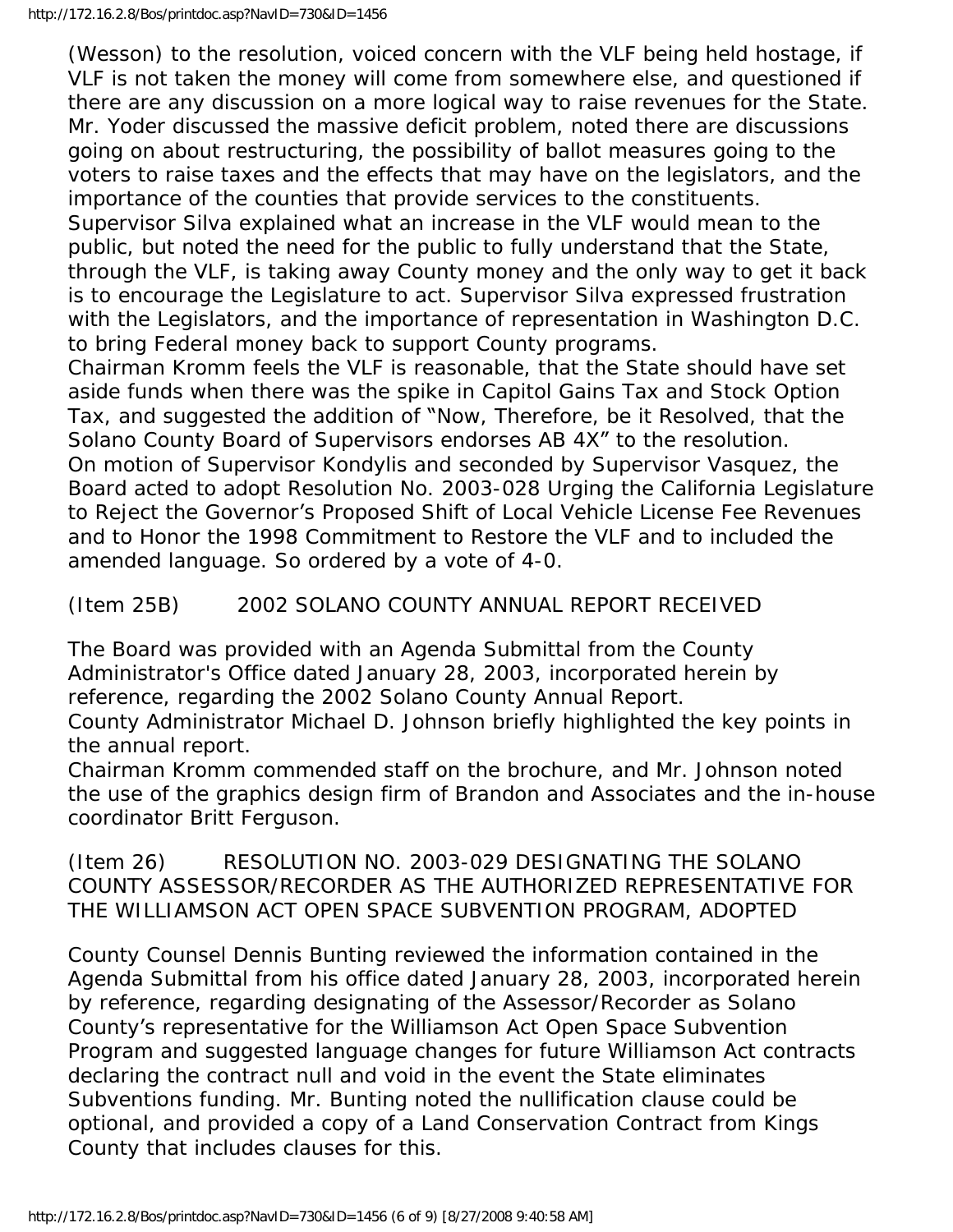There was a brief discussion on the need to continue to support agriculture in the County and in the State, tax effects on the farmers, the importance of the subvention program funding to the County, resulting in the determination to support and help agriculture and to direct removal of the language in the resolution that would provide that the contract would be null and void if the State eliminates funding for the Open Space Subventions Program.

 On motion of Chairman Kromm and seconded by Supervisor Kondylis, the Board acted to adopt Resolution No. 2003-029 Designating the Solano County Assessor/Recorder as the Authorized Representative for the Williamson Act Open Space Subvention. So ordered by a vote of 4-0. (see Resolution Book)

(Item 27A) RESOLUTION NO. 2003-030 ADOPTING REVISED FEE SCHEDULE FOR THE ANIMAL CARE DIVISION OF THE GENERAL SERVICES DEPARTMENT, ADOPTED

Pam Ogle, Assistant Director General Services, reviewed the information contained in the Agenda Submittal from her department dated January 28, 2003, incorporated herein by reference, regarding the new fee schedule for animal care services effective March 1, 2003.

Chairman Kromm noted the Animal Care Advisory Committee was split on how much to increase the fees for dog licenses, a brief discussion followed regarding licensing of animals in kennels, and incentives for adopting neutered or spayed animals for adoption.

Responding to questions posed by Supervisor Vasquez regarding rate development, Ms. Ogle noted the rate was based on the current number of adoptions, which have increased over the last few years. The enhanced adoption package includes spay or neutering and one year licensing. Comprehensive fee studies are planned next year.

Chairman Kromm opened the public hearing. As there was no one who wished to speak on this matter, the public hearing was closed.

There was a discussion regarding spaying and neutering all animals prior to adoption.

County Counsel Dennis Bunting noted a correction of the Code section referred to in the resolution.

 On motion of Supervisor Kondylis and seconded by Supervisor Vasquez, the Board acted to adopt the amended Resolution No. 2003-030 Adopting Revised Fee Schedule for the Animal Care Division of the General Services Department. So ordered by a vote of 4-0. (see Resolution Book)

(Item 27B) PRESENTATION OF THE NORTH COUNTY FACILITIES MASTER PLAN, RECEIVED

 Chairman Kromm voiced concern with how the Board can relate to the plan with no representative for the 5th District, and suggested delaying final approval until there is full representation of the area.

County Architect Kanon Artiche noted the presentation is based on a very collaborative process that had included former Supervisors Skip Thomson and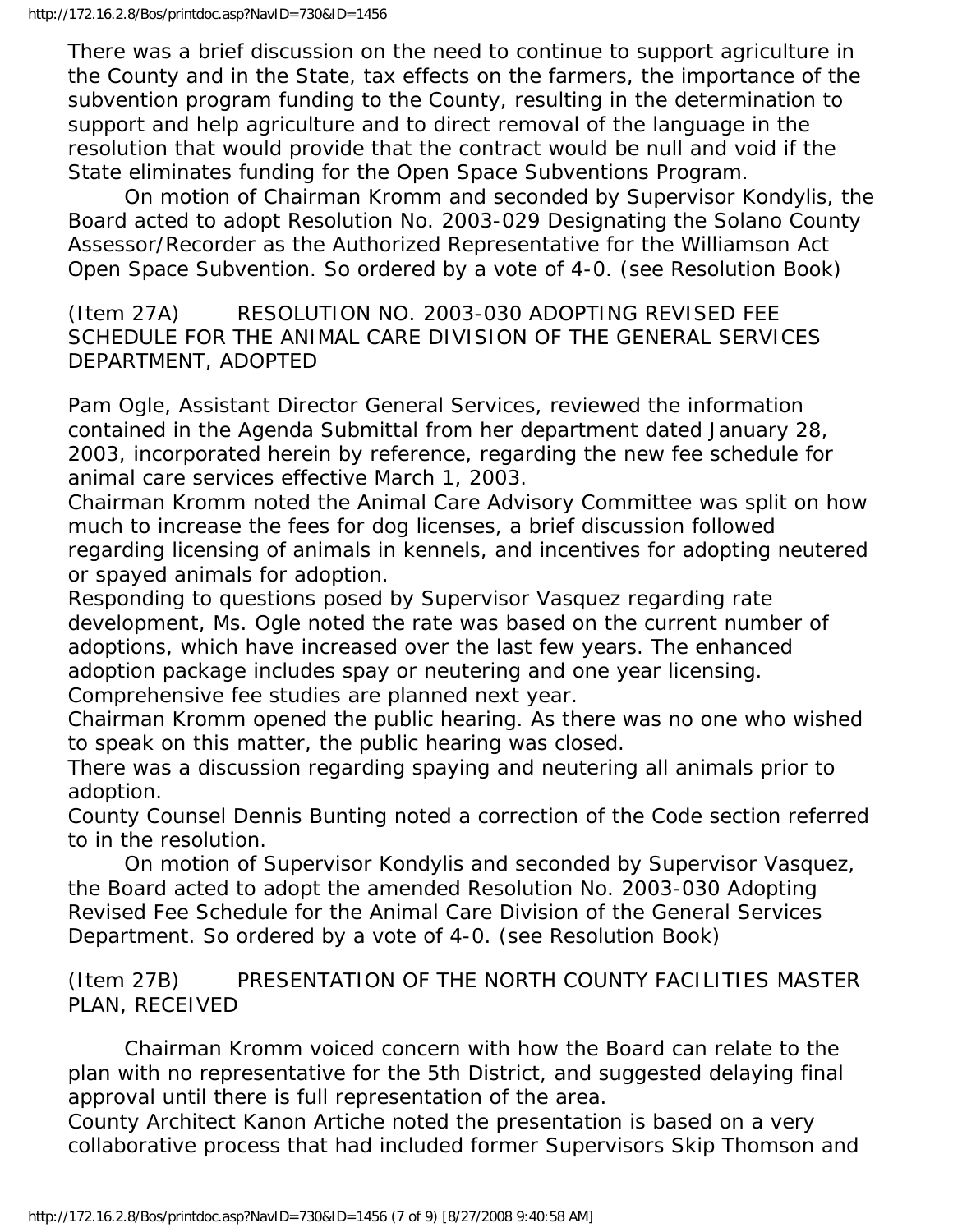Bill Carroll. Mr. Artiche gave a brief review of the information contained in the Agenda Submittal from his department dated January 28, 2003, incorporated herein by reference, regarding the North County Facilities Master Plan, which is for about a 20 year span.

Dennis Gallagher, Kitchel, gave a brief overview of the power point presentation, incorporated herein by reference.

Dan Smith, Dan Smith and Associates, reviewed the Methodology of the study, the North County Area, Participation, County Departments, and Potential Departments.

Mr. Gallagher discussed the Existing County Facilities Review and Findings. Mr. Smith continued the presentation with Population growth, Projected Staff, Projected Space Needs, and Future North County Facilities.

Mr. Gallagher presented the Brown Street Site in Vacaville.

There was a brief discussion regarding the Brown Street Site.

Mr. Gallagher continued to discuss the Brown Street Parcel Map.

Ivan Romero, KMD Architects reviewed the site views.

Mr. Gallagher reviewed Anticipated Costs, and the Next Steps.

Responding to questions posed by Chairman Kromm regarding the MOU with the City of Vacaville, Mr. Artiche noted portions of the MOU, and that the MOU does reflect past actions of the Board.

 County Administrator Michael Johnson noted the City of Vacaville feels this site would be central for access to provide services in Vacaville.

 Mr. Artiche noted this building in Phase I is the beginning of the execution of this master plan to bring services to the citizens in Vacaville.

 Supervisor Vasquez noted he will work with staff too more fully understand the over all Master Plan project and goals.

 Supervisor Kondylis noted discussion of State Redevelopment Reform and questioned when the project should begin, Mr. Gallagher noted the Redevelopment Agency projected construction could begin in 2004.

 Supervisor Silva likes the plan, but expressed concern with the lack of action of the South County Facilities Master Plan.

 Mr. Johnson discussed the agreement with the City of Vacaville to assume a large number of low and very low income housing units, selling of the church property, the development of a master plan for the Nut Tree Airport, and improvements to the County corporation yard in Vacaville.

No action was taken on the master plan at this time.

### (Item 28) FAIRFIELD-SUISUN COMMUNITY LIBRARY HEADQUARTERS BUILDING RENAMED "SOLANO COUNTY LIBRARY FAIRFIELD CIVIC CENTER"

Library Director Ann Cousineau reviewed the information contained in the Agenda Submittal from her department dated January 28, 2003, incorporated herein by reference, regarding renaming of the Fairfield-Suisun Community Library, noting the confusion with the name and that other libraries in the County indicate the geographical location of the library.

Supervisor Silva voiced concern with not identifying the headquarters and would like to have Solano County included in the name.